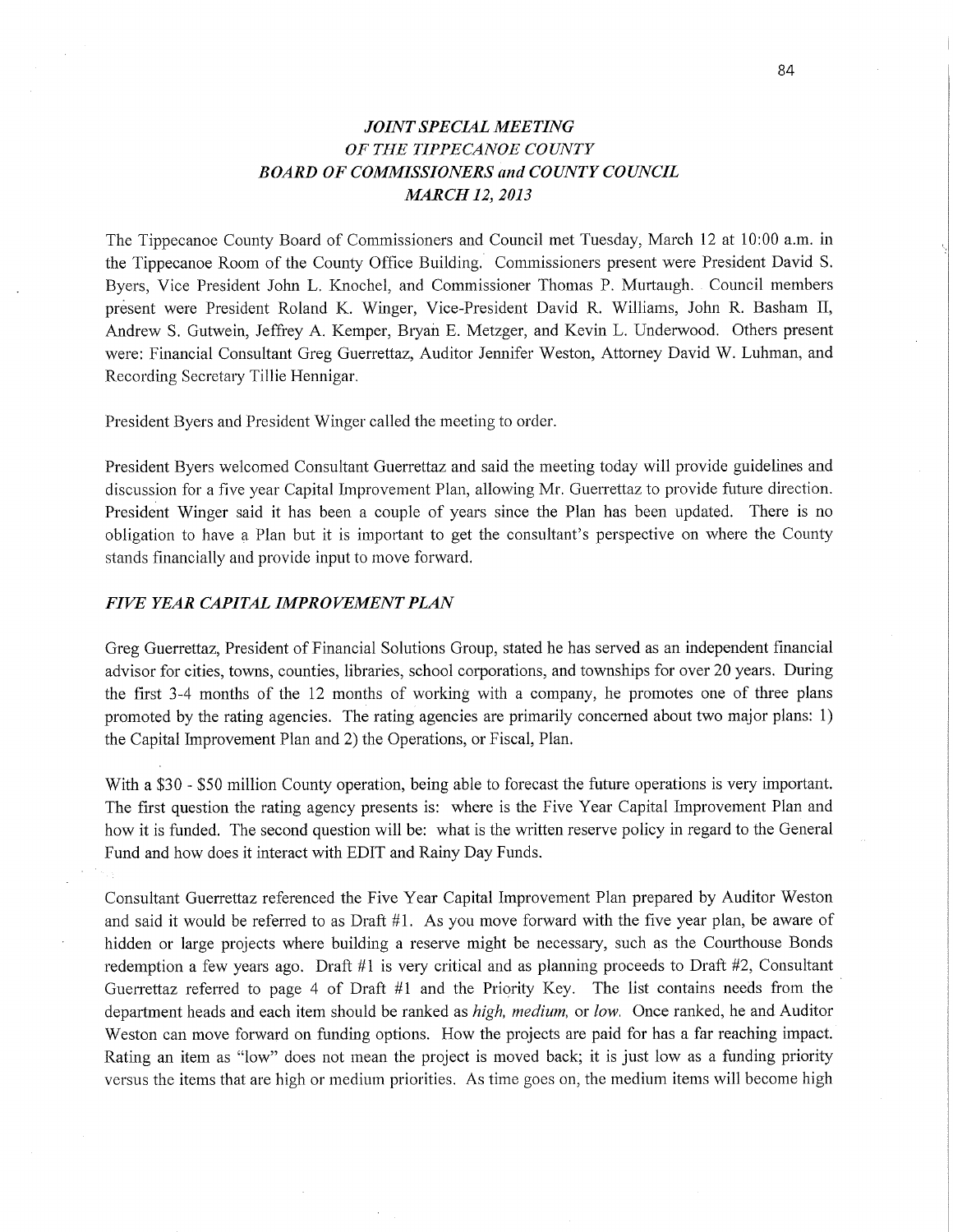priority. Greg used an example of another county with decreased crime and excess beds in their jail, changing the priority. '

The deadline for ranking and returning the list is March 21 at 5:00 pm. Each Council member and Commissioner will submit their ranking to Auditor Weston.

## *FINANCIAL FORECAST* OF *OPERATIONS*

Consultant Guerrettaz said a *Sustainability Analysis* was pu<sup>t</sup>together in the past, taking the base line of the last few years and projecting forward on a line-by-line basis. He and Auditor Weston will need to. look at the *Sustainability Analysis* and the fiscal forecast of Operations.

The 2012 General Fund ended with \$8.6 million. Mr. Guerrettaz and the rating agencies look at it as two General Funds – General 001 and COIT 002. The two main sources of revenue, general property taxes and COIT go into two different buckets. For accountability, **it's** important to separate the two major sources of revenue, property taxes and income taxes. As a fiscal body, a critical issue is for the Council to maintain a written cash reserve policy. From the standpoint of the levy, property taxes don't go up, other than the growth quotion. The levy is the assessed value times the tax rate; the levy can only grow; last year it was 2.8%. With higher tax rates, the Circuit Breaker takes it away.

Auditor Weston said previously AV's were declining, resulting in a buildup in the General Fund balance. That trend is starting to turn; the Funds which were depleted by AV will now see an increase and the General Fund will not.

Consultant Guerrettaz said he was impressed with the Highway's salary and benefits numbers utilizing only 37% of their budget for personal services. Having the remaining funds available for bricks and mortar was very impressive. Compared to other counties, he felt other counties would have the percentages reversed.

For 'the forecast, look at how MVH and Cum Bridge is funded, how to migrate the tax levy to certain functions, and utilizing EDIT to continue to subsidize. The MVH balance is at the lowest point ever.

Focusing on the General Fund and looking at the five year balances, there was a 12% drop in revenues from 2010 to 2011, creating a \$5 million loss. The cash reserve policy does two things: 1) buffers for <sup>a</sup> reduction in revenues and 2) eliminates the need to borrow or subsidize. The cash reserve is available for working capital. Sixty days of operating expenses for the General Fund would require \$6.3 million in cash reserve. The General Fund will have more of a need of a cash reserve due to income tax revenues not flowing into that fund. What he wants the County to avoid is the need to borrow for the General Fund; it should sustain itself.

Using General Fund monies for one time capital expenditures is not <sup>a</sup>good idea. Be mindful of certain revenues going down and What needs to be done to sustain the Highway Department and Cumulative Bridge for the next ten years.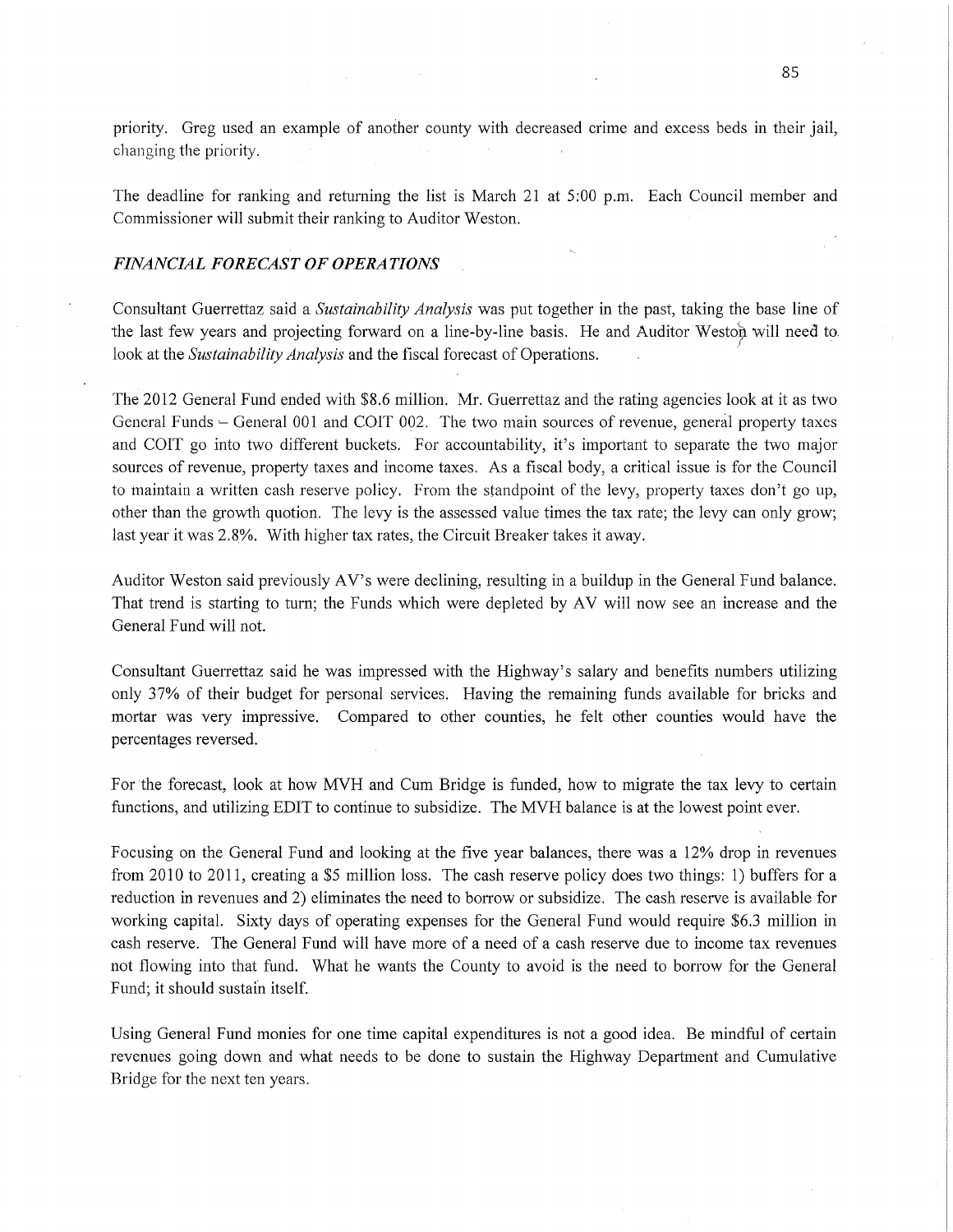President Winger said the exercise would help with priorities and how much money is needed in Rainy Day but questioned how to know the amount placed in the Rainy Day Fund is enough. Consultant Guerrettaz said the Rainy Day balance should be used as a last resort. Some offices are establishing catastrophic or emergency funds. The reserve fund and the financial forecast need to be revisited each year. **I** *Ix Ix Ix Ix Ix Ix Ix Ix Ix Ix Ix Ix Ix Ix Ix Ix Ix Ix Ix Ix Ix Ix Ix Ix Ix Ix Ix Ix Ix Ix I* 

Greg suggested the money be used to build assets, such as building **a** bridge early to keep the financial liability off the books. Also, looking at unfunded pensions and verifying they are up to the level they are supposed to be.

Where the tax levy is allocated for 2014, 2015, and 2016 is another issue to consider. Pennies can be reallocated in any one year and brought back the following year during the budget process. A migration policy for those reallocated funds would be in the plan.

Commissioner Knochel said the Cumulative Bridge rate was lowered a few years ago with no plans to raise it and it needs to be. Consultant Guerrettaz said plans should be made between now and budget time with implementation at budget time. Cumulative funds should be readvertised each year to the maximum (which he believed to be .10) to allow **maximum** flexibility and also enable thém to choose the rate; avoiding the decrease as **a** result of reassessment. The negative result of raising the rate is what is pu<sup>t</sup> into Cumulative Bridge Will affect other funds; resources will be taken from other funds.

Consultant Guerrettaz said Tippecanoe County is a leader from Indianapolis to Chicago but it's important to be aware of how cycles come and go. Councilmember Kemper asked if some scenarios via a graph or chart could be available to show pennies being moved from one fund to another.

Councilmember Williams inquired if Auditor Weston knew how many departments were not included on the priority list. Auditor Weston said seven or eight departments and all but two of the courts did not submit anything. The questionnaire was sent to all departments.

Consultant Guerrettaz said the parking garage is now ten years old and at the time it was built he attempted to get, the County to buy into a *Funded Depreciation Fund.* The **fund** sets aside cash from the user fees or another source to fund repairs. He suggested \$500,000 *-* \$1 million be set aside for the parking garage repairs or structural issues that will appear by year 15 or 20. President Winger said he appreciated those types of ideas and other items **that** the board members may not think of. Councilmember Basham inquired if the revenue from the parking garage goes into Fund 322. Mr. Guerrettaz said yes, it does and there is a balance but the hope was for two funds; the second one would be an actual funded cash depreciation reserve; cash equal to the depreciation or the improvement needed on a major asset. He would like to see the parking garage pay for itself.

President Winger said there is a potential operation impact of unknowns such as Obama Care and the Wellness Clinic and asked the consultant to help quantify and consider policy to prepare for pending increased *cost* for health insurance. Mr. Guerrettaz said he recently spoke with a County having a clinic for approximately four years. The participation has doubled and they anticipate extending the hours; increasing administrative costs. Generally, clinics across the country, money is saved in the first five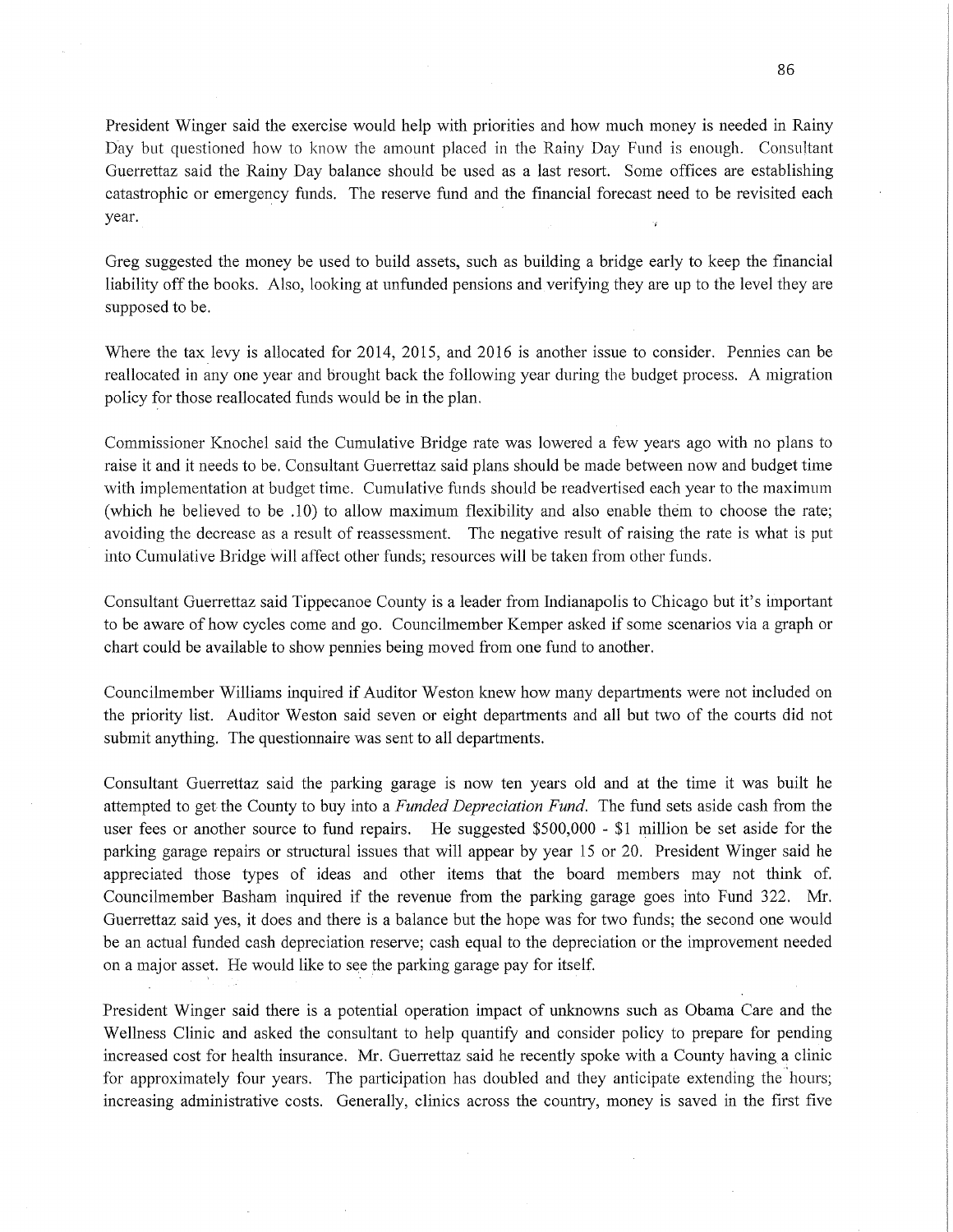years. After the five years, the cost and utilization increases. 'Obama Care will increase *most* of the health care costs at least 25%. Consultant Guerrettaz requested a sub analysis on the clinic and insurance to project the next 3—4 years. A 5 year plan for the clinic should be compiled with a best case/worst case scenario. The best case would be a 10% increase; the worst case would be 25%, allowing planning in the middle. Commissioner Knochel said the contractor running the clinic should provide those figures.

President Winger said the average annual growth of the General Fund since 2007 is 1.3%; less than the rate of inflation. Consultant Guerrettaz said there is controllable growth, such as salaries and uncontrollable growth, such as gas or utility prices. He was surprised the Capital Improvement Plan didn't include Process Improvement. He commented that he doubted there was not a County process that couldn't be improved and provided an example of Highway purchasing three tandem trucks. With the purchase, the employees eliminated downtime waiting on <sup>a</sup>delivery from an outside source, making them more effective. Look at the addition of technology or new equipment to help with efficiency and limit new hires; the business will benefit by not adding people.

The plans for going forward:

- «» Tackle the Five Year Capital Improvement Plan
- **0** Begin the process on the Financial Forecast for Greg to present Draft #1

President Winger asked Auditor Weston to prepare the ranking sheet in Excel and also resend the brainstorming ideas on operational costs. If there are additions or edits, turn those in by March 21 also.

An additional Joint Special Meeting will follow the April *9* Council meeting to focus on the Capital Improvement Plan. A meeting will be held 60 days later to discuss the Operational Forecast and integrate the Capital Improvement plan.

President Byers opened the floor for input from the public or department heads. As there were none, Commissioner Murtaugh moved to adjourn.

Meeting adjourned at **11:17** am.

## BOARD OF COMMISSIONERS OF THE COUNTY OF TIPPECANOE

 $R$ <sup>15 m</sup> David S. Byers, President

 $M_{\nu} \sim 10^{-1}$ 

Knochel, Vice President

 $\bigtimes$  Murdewe)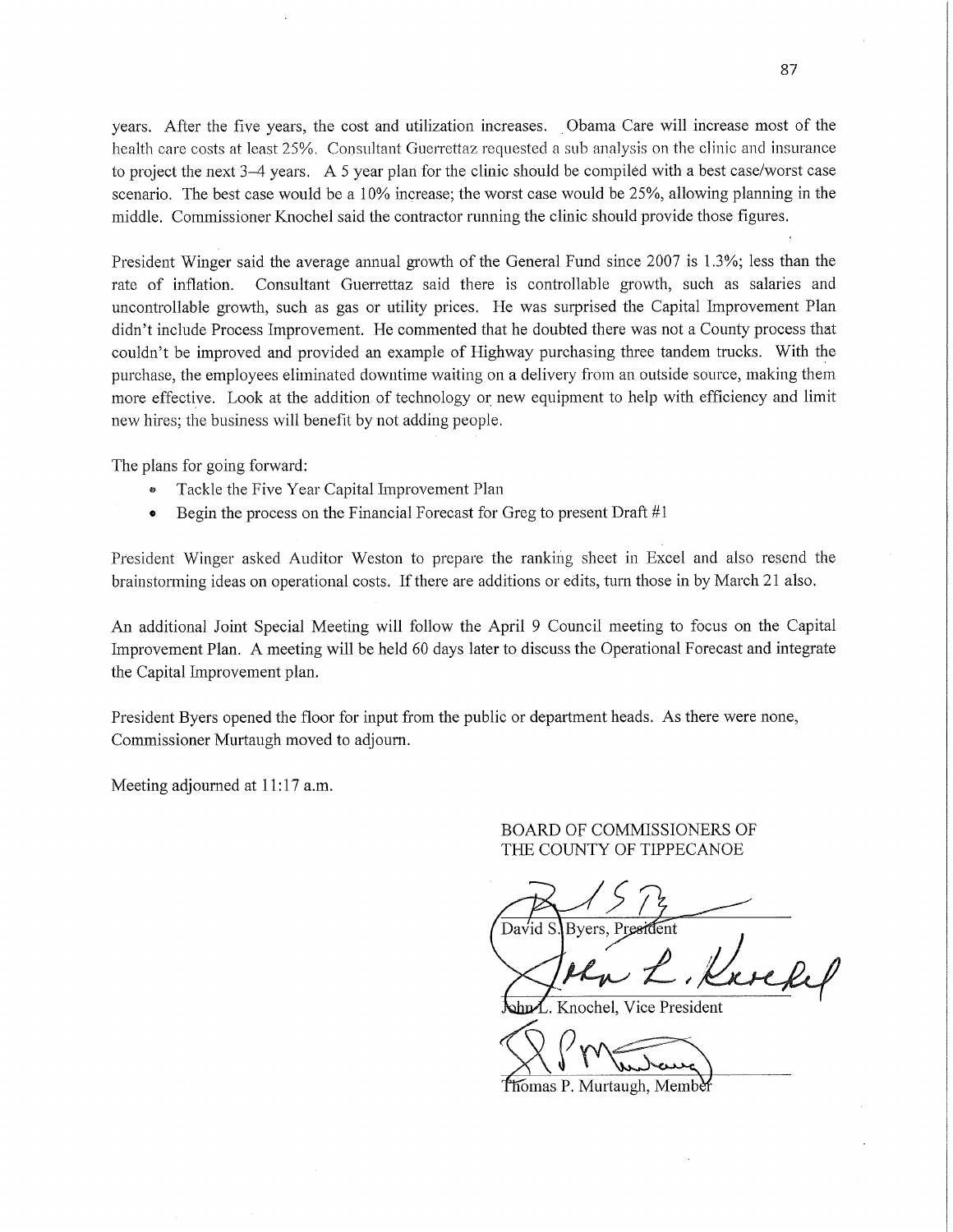ATTEST: Jennifer Weston,  $\frac{66}{06/03/2013}$ uditor<sup>)</sup>

 $\hat{\mathbf{z}}_i$ 

/th